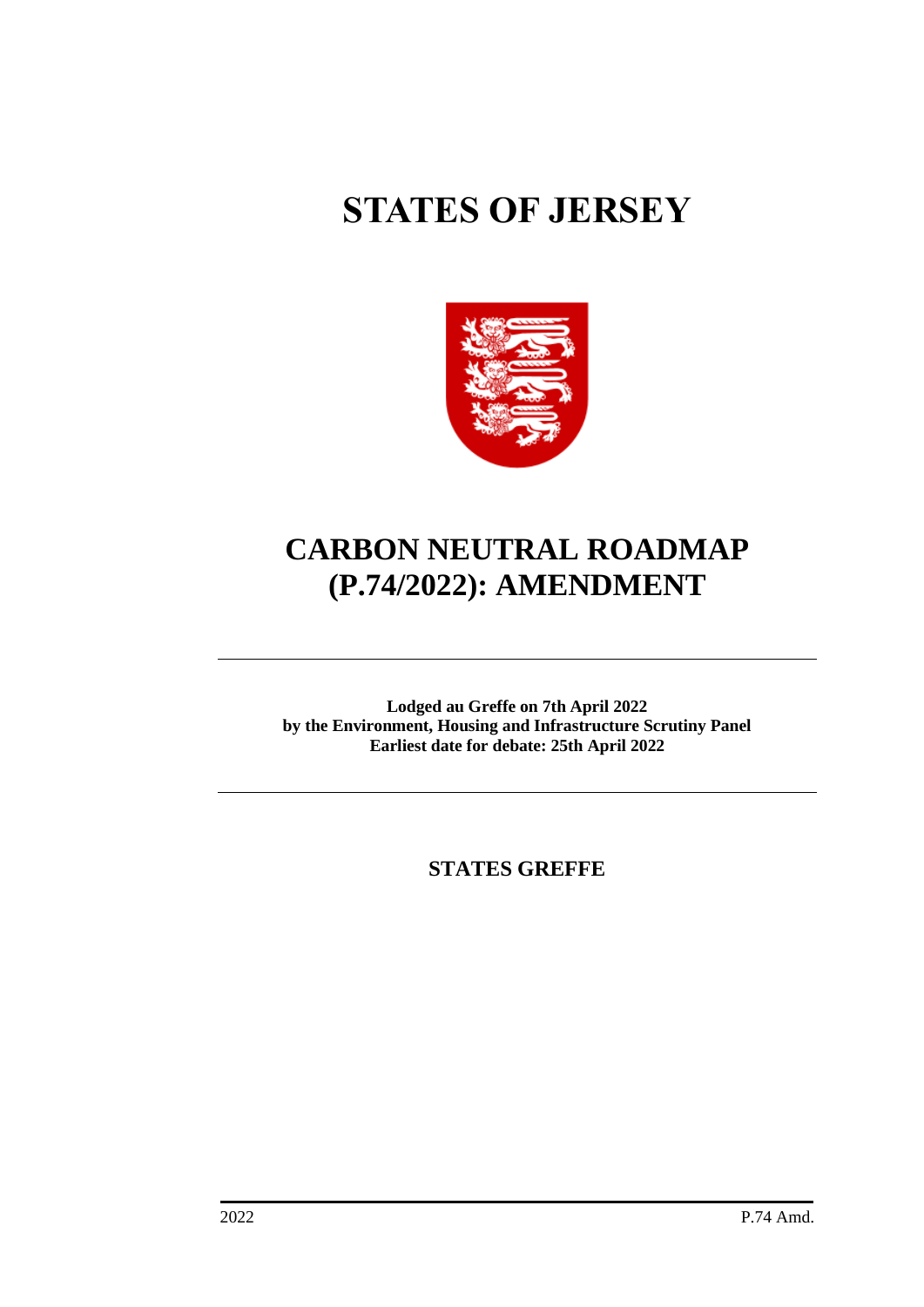# CARBON NEUTRAL ROADMAP (P.74/2022): AMENDMENT

\_\_\_\_\_\_\_\_\_\_\_\_

# **PAGE 2 –**

Insert a new paragraph (c) as follows;

(c) to request the Minister for the Environment (or if created following the successful adoption of paragraph (b), the new Minister for Energy and Climate Change) to –

- i. establish an independent, scientific Climate Council for Jersey with a composition, scope and focus that is proportionate to Jersey's size, the full terms of reference and membership of which should be agreed by the States following a detailed proposal brought forward by the Minister before the end of 2022;
- ii. bring forward a budget proposal for the Climate Council, to be agreed by the States before the end of 2022, and reviewed every 4 years to ensure that the Council is provided with appropriate funding;
- iii. present to the States, on behalf of the Climate Council, an annual report prepared autonomously by the council which reports on and evaluates the Government of Jersey's progress on reducing carbon emissions and the climate change policy initiatives being delivered by the Carbon Neutral Roadmap;
- iv. ensure that the membership of the Climate Council shall not include members of the States and must include:
	- (a) an odd number of members.
	- (b) a Chair chosen by the membership.
	- (c) one member with expertise in the field of Energy.
	- (d) one member with expertise in the field of Economics.
	- (e) one member with expertise in the field of Climate Technology; and
- v. ensure that the focus of the Climate Council includes (but is not necessarily limited to):
	- 1. providing independent science-based advice on setting and meeting carbon budgets and preparing for climate change.
	- 2. monitoring progress in reducing emissions and achieving carbon budgets and targets and recommending actions to keep Jersey on track.
	- 3. conducting independent analysis into climate change science, economics and policy.
	- 4. engaging with a wide range of organisations and individuals to share evidence and analysis.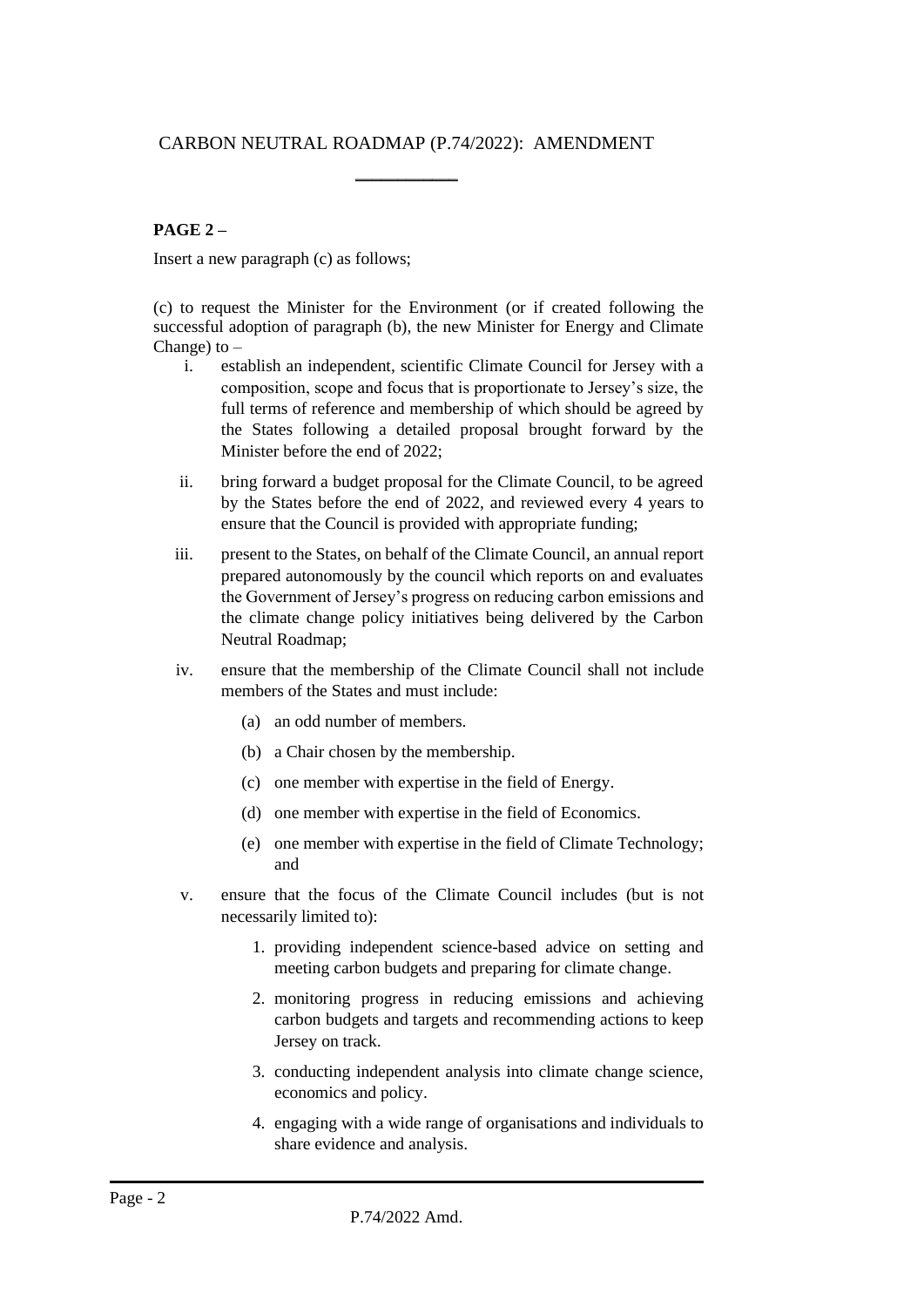# **PAGE 2 –**

Insert a new paragraph (d) as follows –

(d) the Carbon Neutral Roadmap should be further amended in such respects as may be necessary consequent upon the adoption of paragraph (c).

# ENVIRONMENT, HOUSING AND INFRASTRUCTURE SCRUTINY PANEL

**Note:** After this amendment, the proposition would read as follows –

# **THE STATES are asked to decide whether they are of opinion** −

(a) to refer to their Act dated 2nd May 2019, in which they agreed that there existed a climate emergency likely to have profound effects in Jersey and, in order to respond to the climate emergency, to approve the Carbon Neutral Roadmap for Jersey as set out in the Appendix to the report accompanying the proposition; and

(b) to recommend that, at the start of the next Assembly, the Chief Minister considers creating a new ministerial portfolio for Energy and Climate Change.

(c) to request the Minister for the Environment (or if created following the successful adoption of paragraph (b), the new Minister for Energy and Climate Change) to –

- i. establish an independent, scientific Climate Council for Jersey with a composition, scope and focus that is proportionate to Jersey's size, the full terms of reference and membership of which should be agreed by the States following a detailed proposal brought forward by the Minister before the end of 2022;
- ii. bring forward a budget proposal for the Climate Council, to be agreed by the States before the end of 2022, and reviewed every 4 years to ensure that the Council is provided with appropriate funding;
- iii. present to the States, on behalf of the Climate Council, an annual report prepared autonomously by the council which reports on and evaluates the Government of Jersey's progress on reducing carbon emissions and the climate change policy initiatives being delivered by the Carbon Neutral Roadmap;
- iv. ensure that the membership of the Climate Council shall not include members of the States and must include:
	- (a) an odd number of members.
	- (b) a Chair chosen by the membership.
	- (c) one member with expertise in the field of Energy.
	- (d) one member with expertise in the field of Economics.
	- (e) one member with expertise in the field of Climate Technology; and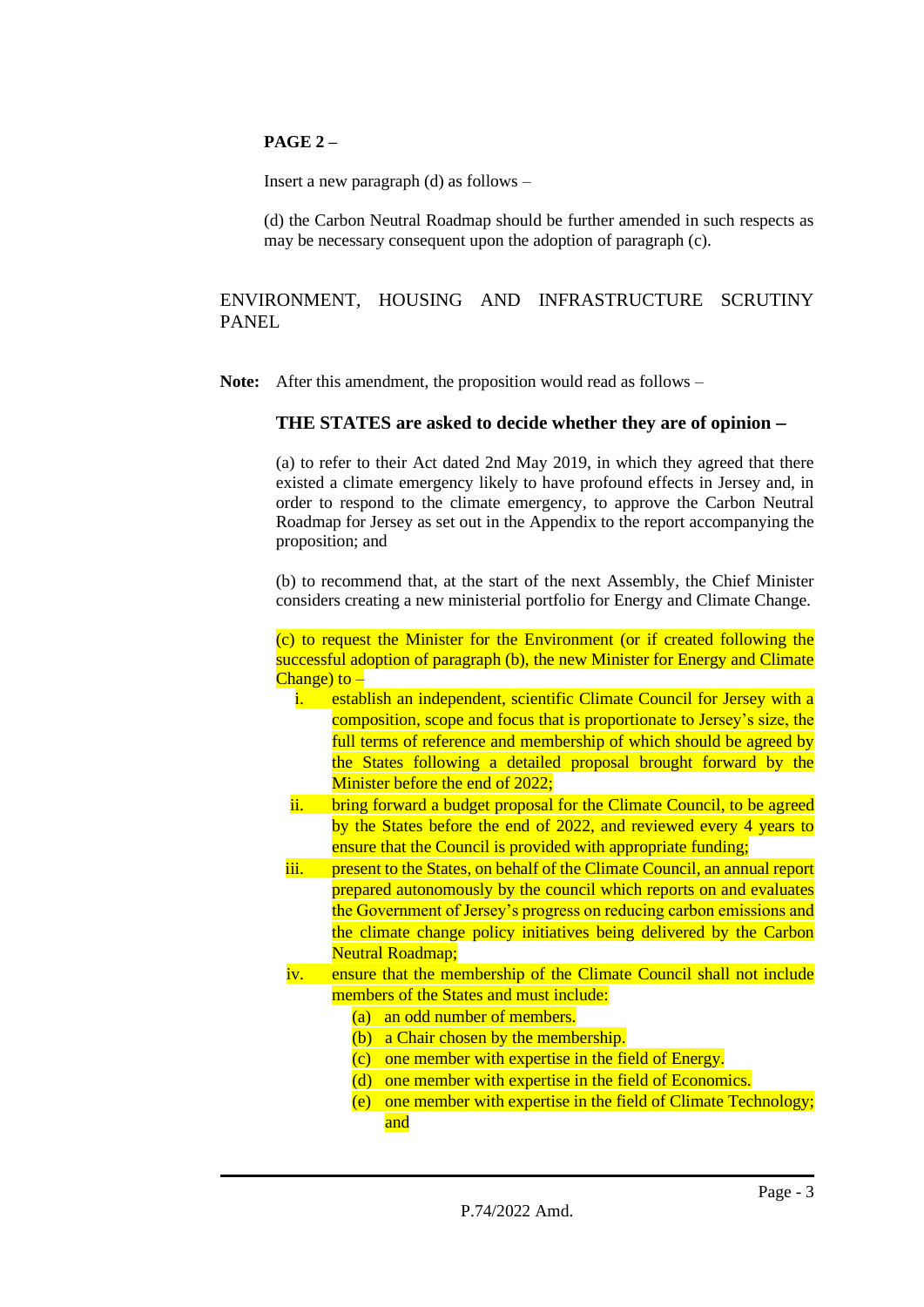- v. ensure that the focus of the Climate Council includes (but is not necessarily limited to):
	- 1. providing independent science-based advice on setting and meeting carbon budgets and preparing for climate change.
	- 2. monitoring progress in reducing emissions and achieving carbon budgets and targets and recommending actions to keep Jersey on track.
	- 3. conducting independent analysis into climate change science, economics and policy.
	- 4. engaging with a wide range of organisations and individuals to share evidence and analysis.

(d) the Carbon Neutral Roadmap should be further amended in such respects as may be necessary consequent upon the adoption of paragraph (c).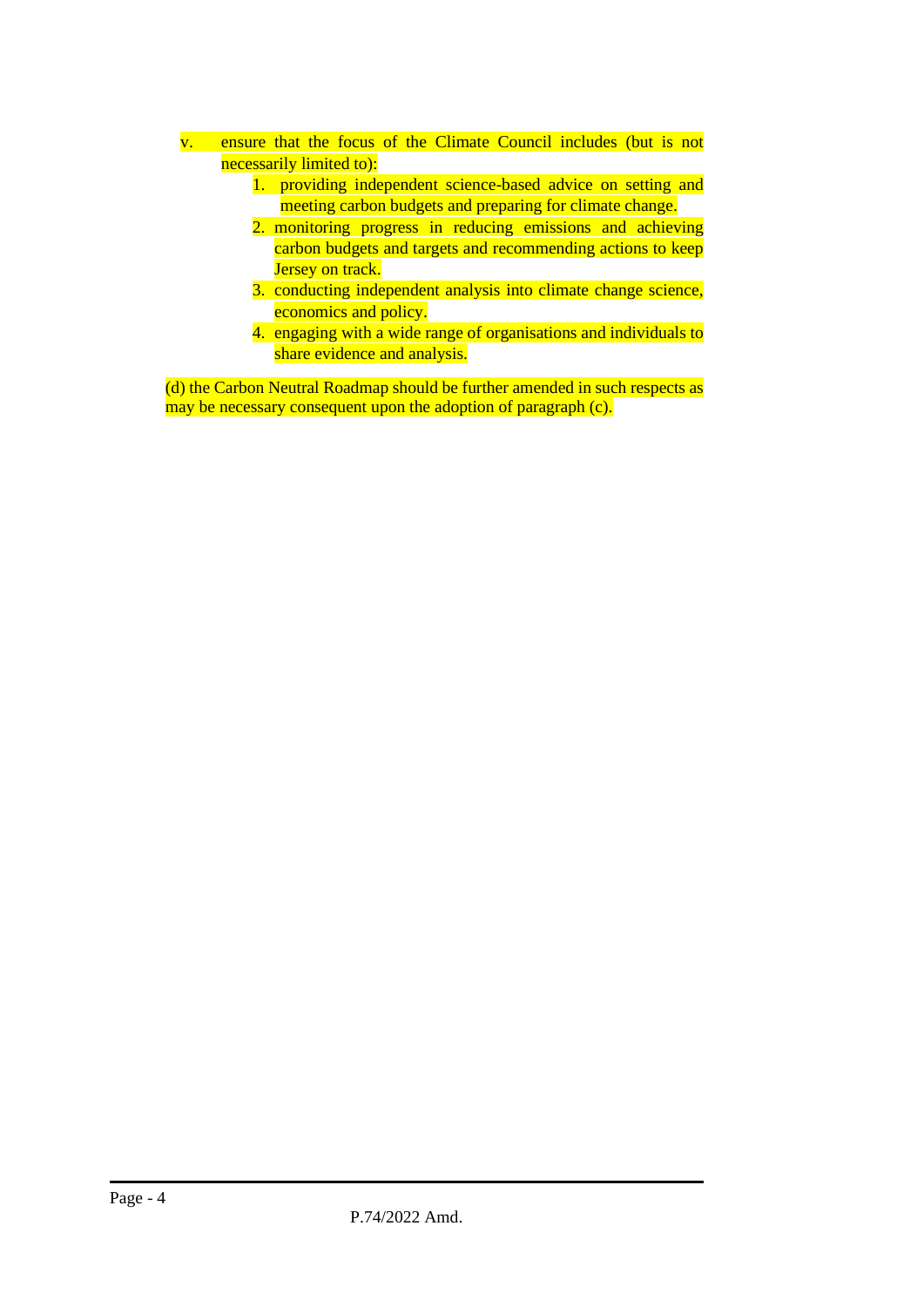#### **REPORT**

#### **Summary**

Resultant of the Environment, Housing and Infrastructure Scrutiny Panel's (hereafter 'the Panel') review of the Carbon Neutral Roadmap, the Panel has identified that no independent oversight process has been established for  $P.74/2022$  - Carbon Neutral Roadmap. The Panel has undertaken desktop research to consider best practice in relation to climate policy governance within other jurisdictions. Considering the outcomes evidenced through its research, in accordance with the terms of reference for its review, the Panel is proposing this amendment to P.74/2022 to address the gap which has been identified. The Panel's amendment seeks to enable the creation of an independent, scientific council; the membership, composition and size of which would be determined by the Government of Jersey (GoJ) as a proportionate undertaking for Jersey as a small island.

The independent, scientific council will enhance the governance and oversight of the long-term delivery of the Carbon Neutral Roadmap through providing weight and accountability to climate policy processes. It will enhance the governance framework already proposed by P.74/2022 to further the commitment and accountability of the Roadmap over the long-term. Fundamentally, it will assist in keeping the GoJ on track to meet its climate objectives and to hold the GoJ accountable.

# **Background and context**

P.74/2022 proposes the high-level carbon reduction policies for the next four years (2022-2025) and a pathway between 2022-2050 for Jersey's journey to net-zero carbon emissions by 2050.

Considering the extended timeline for the Carbon Neutral Roadmap workstream; the development, implementation and delivery of policies will expand multiple Government terms. Moreover, policies will need to be coordinated across different layers of Government, as well as across the public and private sectors. During this time, climate technology<sup>1</sup> will continue to advance and the policies and delivery plans will need to be continually updated in line with scientific and technological advancements, as well as Jersey's societal and economic commitments.

The policy systems developed and implemented must aim to reconcile short-term mitigation actions with long-term goals, while tracking progress to remain on course. Moreover, to be ultimately effective, the ongoing policy decisions must not only be based on the up-to-date scientific knowledge but should also allow for public and stakeholder participation to enhance transparency and societal support for what is an economy-wide undertaking.

<sup>&</sup>lt;sup>1</sup> [What are climate technologies?](https://unfccc.int/topics/climate-technology/the-big-picture/what-is-technology-development-and-transfer)

Technologies that we use to address climate change are known as climate technologies. Climate technologies that help us reduce GHGs include renewable energies such as wind energy, solar power and hydropower. To adapt to the adverse effects of climate change, we use climate technologies such as drought-resistant crops, early warning systems and sea walls. There are also 'soft' climate technologies, such as energy-efficient practices or training for using equipment.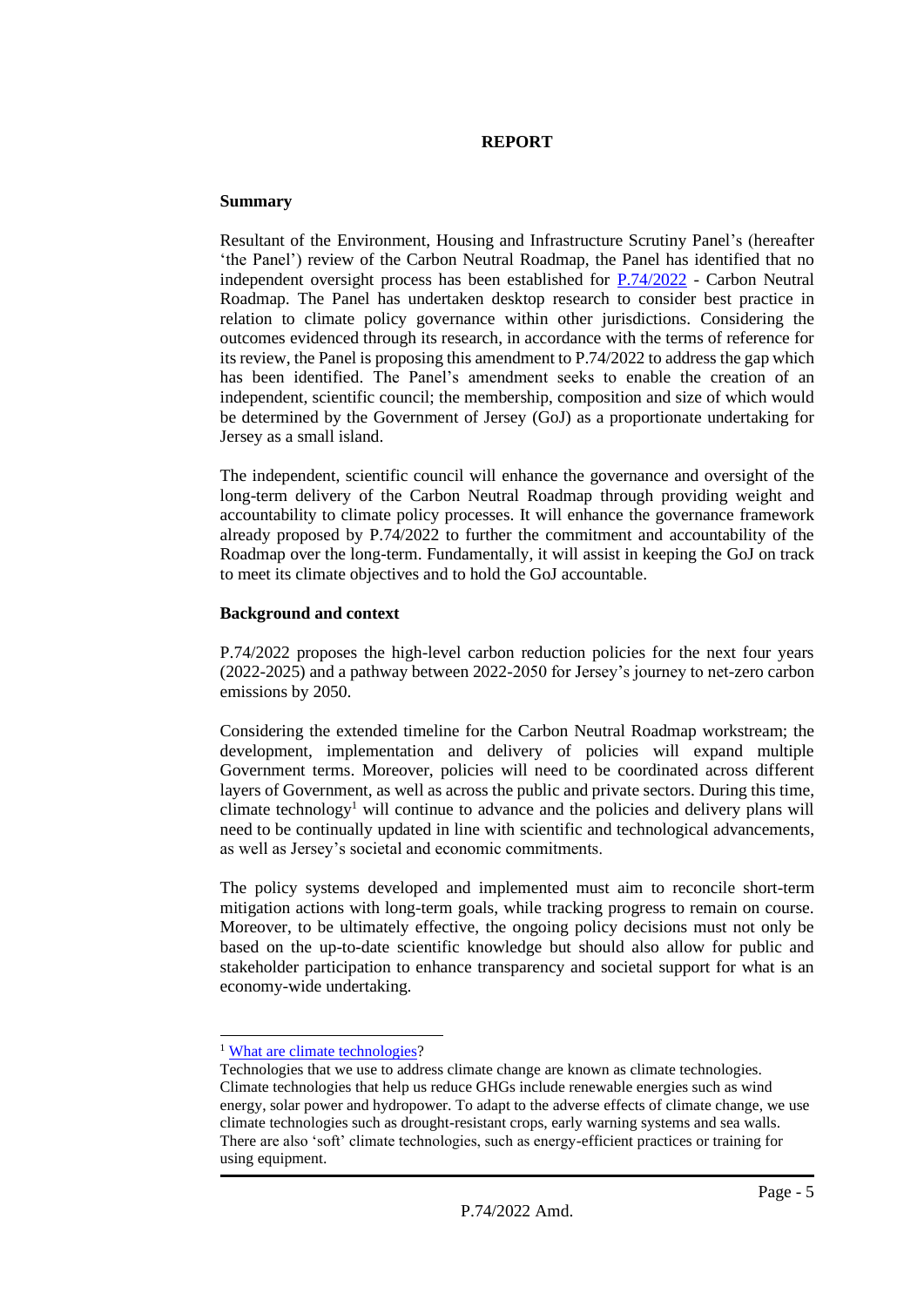In light of the above, many jurisdictions have implemented:

- 1. **framework climate laws** climate laws formalise government processes, often enshrining iterative cycles for policy-making, planning and progress monitoring, and assigning responsibilities to new or existing institutions.
- 2. **national advisory bodies** broaden the scope of stakeholder consultation and, especially in the case of independent, scientific councils, inject evidence-based input into policy formulation.

# **Types of national advisory bodies**

A commissioned 2021 report<sup>2</sup> by the European Environment Agency (EEA) provides a comprehensive mapping of 57 national climate change advisory bodies in its 32 member countries, including in the United Kingdom, and provides analysis of their national governance contexts. All 57 advisory bodies can be grouped into four types based on their composition and connections to government:

- 1. **Independent, scientific councils** (are autonomous and consist solely of scientific experts).
- 2. **In-house scientific advisory bodies** (are formal governmental bodies that engage/employ scientific experts to advise).
- 3. **Stakeholder engagement platforms** (are independent stakeholder engagement and advisory forums and provide opportunity for input from civil society, private sector and government).
- 4. **Stakeholder and/or inter-ministerial roundtables** (are positioned within or connected to government and therefore are not a fully independent or autonomous function).

It's the Panel's understanding that Jersey has utilised, and will continue to utilise within its proposed governance structure, some of the functions attributed to the abovementioned bodies. The Panel has already observed this through the Climate Conversation and Citizens' Assembly on Climate Change process, to date. Whereby, an independent, Expert Advisory Panel on Climate Change was established to facilitate the process, as well as through the utilisation of numerous methods to involve stakeholder and civic engagement. Notwithstanding this, the Panel has observed that the governance framework for the long-term development and delivery of the Roadmap's climate policies does not propose any form of continued independent, scientific oversight or involvement.

# **Composition and focus of national advisory bodies**

While the research of the EEA identifies that almost every European country has a national advisory body on climate change policy, these may differ greatly, in terms of composition and focus.

By May 2021, twelve countries had established independent scientific climate councils to varied degrees including the United Kingdom (typified as a truly independent, scientific climate advisory body), Denmark, Estonia, Finland, France, Greece, Ireland, Luxembourg, Netherlands, Norway, Sweden, Germany and Switzerland.

<sup>&</sup>lt;sup>2</sup> European Environment Agency (EEA) – Climate Governance Systems in Europe: the role of [national advisory bodies](https://www.ecologic.eu/sites/default/files/publication/2021/Evans-Duwe-Climate-governance-in-Europe-the-role-of-national-advisory-bodies-2021-Ecologic-Institute.pdf)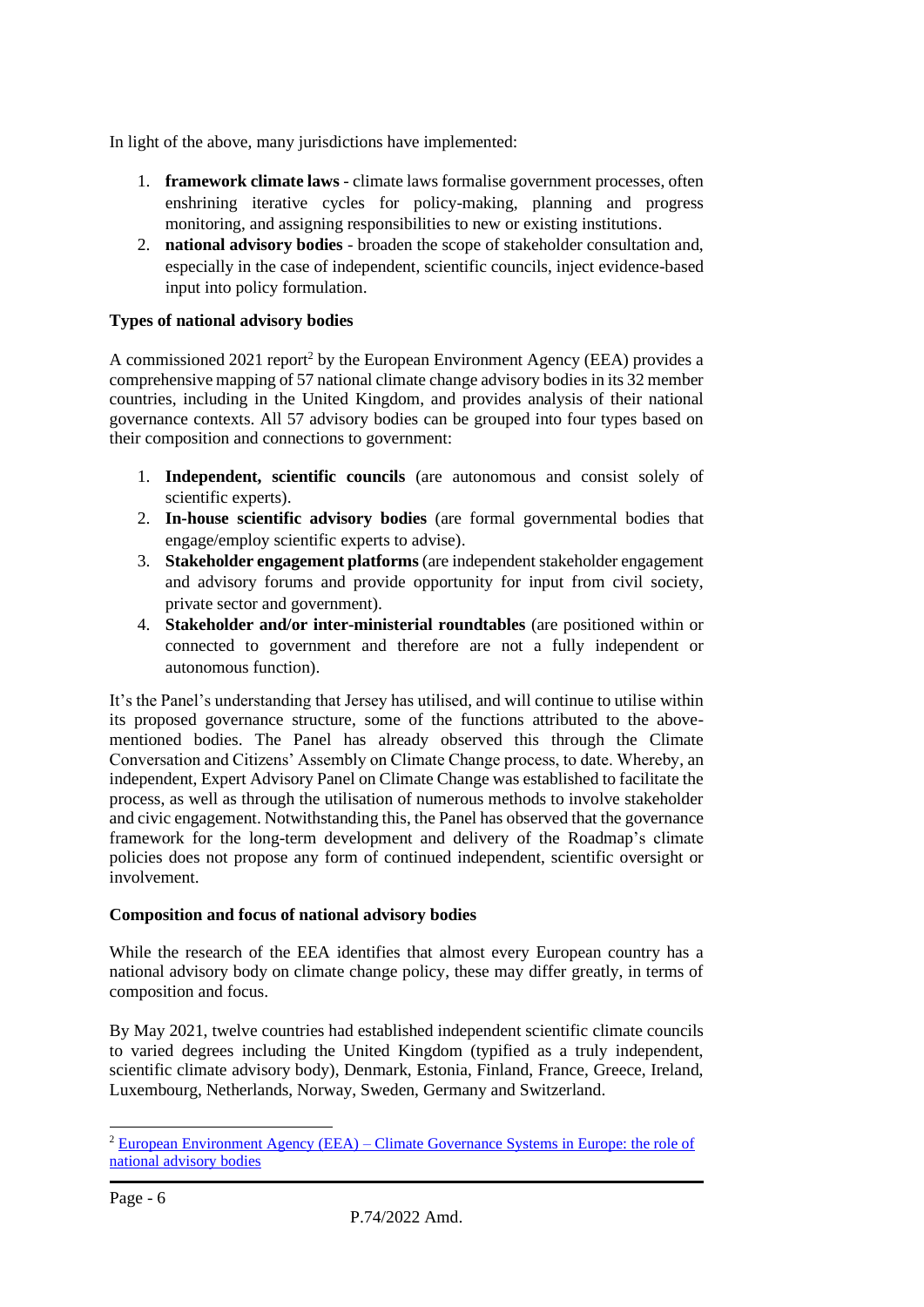The size and available resources also vary across the independent scientific councils, with members ranging from 4 to 15, however, most councils purposefully encompass an odd number of members to mitigate deadlock of opinions. In addition, annual budgets vary significantly from EUR 200,000 to EUR 4 million.

During the Panel's review hearing with the Minister for the Environment, concern was raised by the Ministerial team regarding the cost impact of implementing such a council for Jersey.<sup>3</sup> However, as previously mentioned, it is plausible to establish and operate such councils on varied budgets depending on their scope and size. As a result, when scoping an independent, scientific council for Jersey this can be factored in as a proportionate response relative to Jersey's small size. This approach has already proven possible through the establishment of the Expert Advisory Panel for the Citizens' Assembly on Climate Change which had a 6-member membership. The expert advisory panel to the Citizens' Assembly on Climate Change cost £22,000 (based on payments of £500 per day to 5 members of the expert panel)<sup>4</sup>.

It is noted in the EEA report that the establishment of an independent, scientific council does not make any existing stakeholder platforms and/or inter-ministerial roundtables obsolete. As a result, many jurisdictions have established numerous bodies with overlapping competencies. However, the research has revealed that independent, scientific councils do provide unique added-value for evidence-based policy making and accountability.

The Panel notes that Jersey's Roadmap proposes the establishment of a Carbon Neutral Network (previously the Carbon Neutral Alliance) to facilitate further stakeholder engagement and policy development work which will be implemented by the Minister for the Environment upon the Assembly's agreement of the Carbon Neutral Roadmap. Therefore, as evidenced within the research, the establishment of an independent, scientific council for Jersey will provide added value, while the proposed Carbon Neutral Network will maintain its relevance and function for stakeholder engagement.

# **Why Jersey should establish an independent, scientific council**

The EEA's research identified that beginning with the [Climate Change Committee](https://www.theccc.org.uk/)<sup>5</sup> in the United Kingdom in 2008 and accelerating in the lead-up and years following the adoption of the Paris Agreement, independent, scientific climate councils are increasing across Europe.

Independent, scientific climate councils, are composed solely of scientific experts in a range of topics, including climate science, economics and political and behavioural science. The work of these independent scientific councils is conducted outside government and viewed as fully autonomous; they are often mandated specifically to serve an oversight role.

Based on their mandates, independent scientific climate councils appear to serve three key functions in a governance context:

 $3$  Transcript – [Review Hearing with the Minister for the Environment –](https://statesassembly.gov.je/scrutinyreviewtranscripts/2022/transcript%20-%20draft%20carbon%20neutral%20roadmap%20review%20-%20minister%20for%20the%20environment%20-%208%20march%202022.pdf) Pg.20 - 25

<sup>4</sup> Public Accounts Committee Report 'Use and Operation of Citizens' Panels, Assemblies and Juries in Jersey' [\[P.A.C.1/2022\]](https://statesassembly.gov.je/scrutinyreports/2022/p.a.c.1%202022%20-%20use%20and%20operation%20of%20citizens)

<sup>5</sup> [The United Kingdom's Climate Change Committee](https://www.theccc.org.uk/)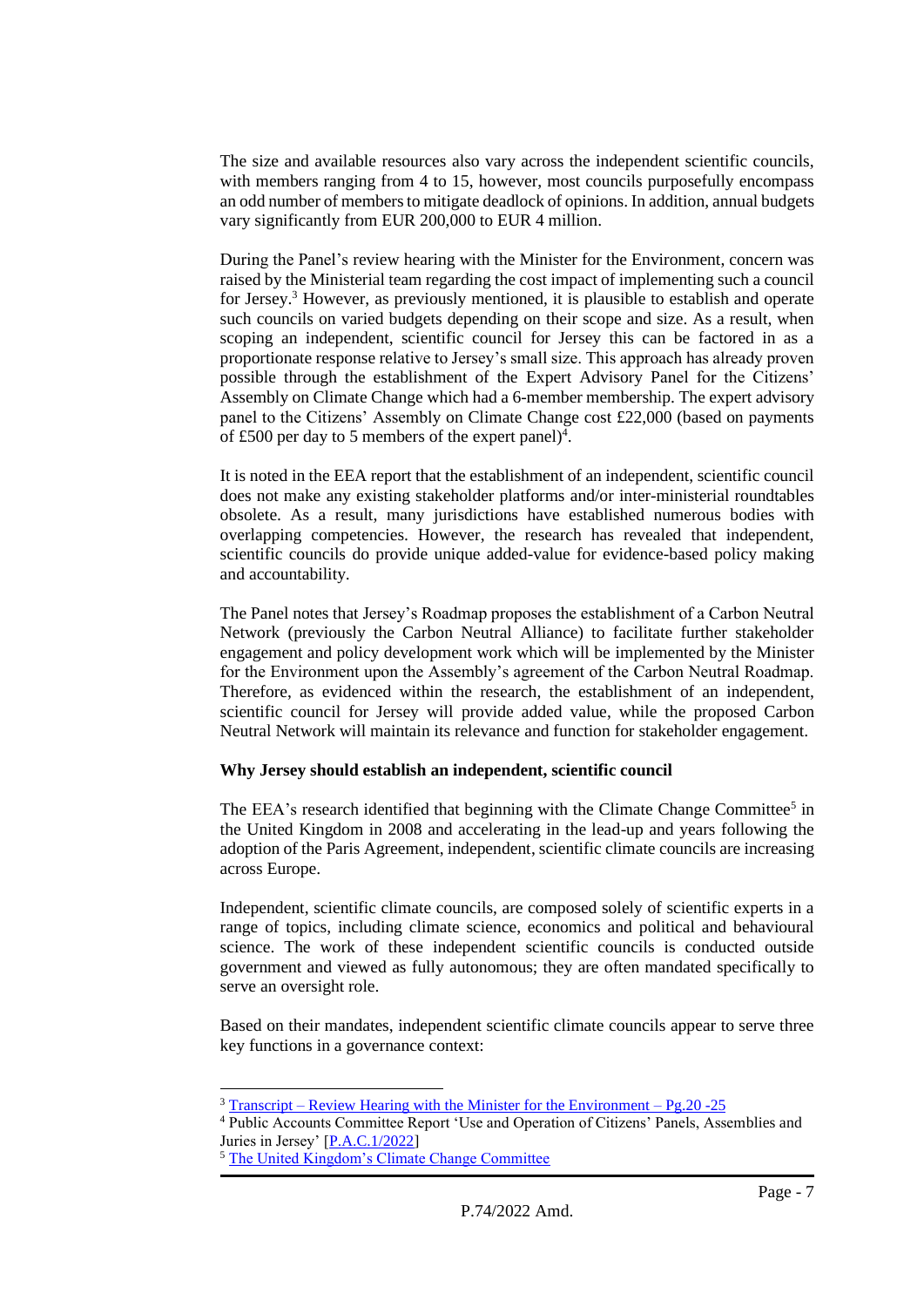- 1. **Watchdogs**: act as policy monitors, adding weight and accountability to climate policy processes through policy evaluation and targeted quality checks.
- 2. **Advisors**: seek to improve climate policy by providing scientific guidance and making concrete policy recommendations.
- 3. **Convenors**: engage stakeholders and/or private citizens through formal or informal channels to broaden climate policy discourse.

# **Benefits of independent, scientific councils**

Evidence suggests that of the four types of advisory bodies, independent, scientific councils provide tangible advantages including the following:

- ➢ the provision of **reliable, evidence-based recommendations**.
- ➢ there may be a **greater perceived objectivity of policy assessments** conducted by scientific councils compared to advisory bodies that include government officials or stakeholders with private interests.
- ➢ working outside government, they are often **viewed by civil society as credible monitors of progress** towards a country's climate aims (a check on government action or inaction).
- ➢ generally **observed in countries having more robust climate governance systems** overall, in most cases enshrined in overarching framework laws.
- ➢ can be positioned to **enhance the accountability of a national governance system.**
- ➢ there is a high potential for **cross-border coordination and exchange**.
- ➢ there is a large appetite for **continued good practice exchange** as advisory bodies begin to take on additional responsibilities and roles against the backdrop of EU-level developments.
- ➢ advisory body representatives emphasised the potential **value of a continuous dialogue on evaluation methodologies, pooling resources and data** as well as the **weight and added legitimacy** that a European network of climate advisors would have in EU policy circles.

# **Barriers to effectiveness of independent, scientific councils**

The Panel is mindful that barriers to the effectiveness of an independent, scientific council also exist and raises awareness that the evidence suggests that this is only as strong as the associated governance context allows. Therefore, to achieve the benefit of such councils, the following barriers must be understood and accordingly addressed by the GoJ:

- ➢ **Effectiveness depends on several factors**, including its composition, mandate, capacity and overall visibility in the climate policy discourse.
- ➢ **Resource constraints** were found to be one of the primary barriers to policy impact.
- ➢ The **level of funding** directly influences the size of the supporting staff, operating capacity, depth of analysis carried out and capacity to engage with stakeholders.
- ➢ Numerous climate councils are **unable to provide the quantitative detail** they would like when it comes to policy evaluations and assessment of projected policy impact, both of which require in-depth analysis or modelling.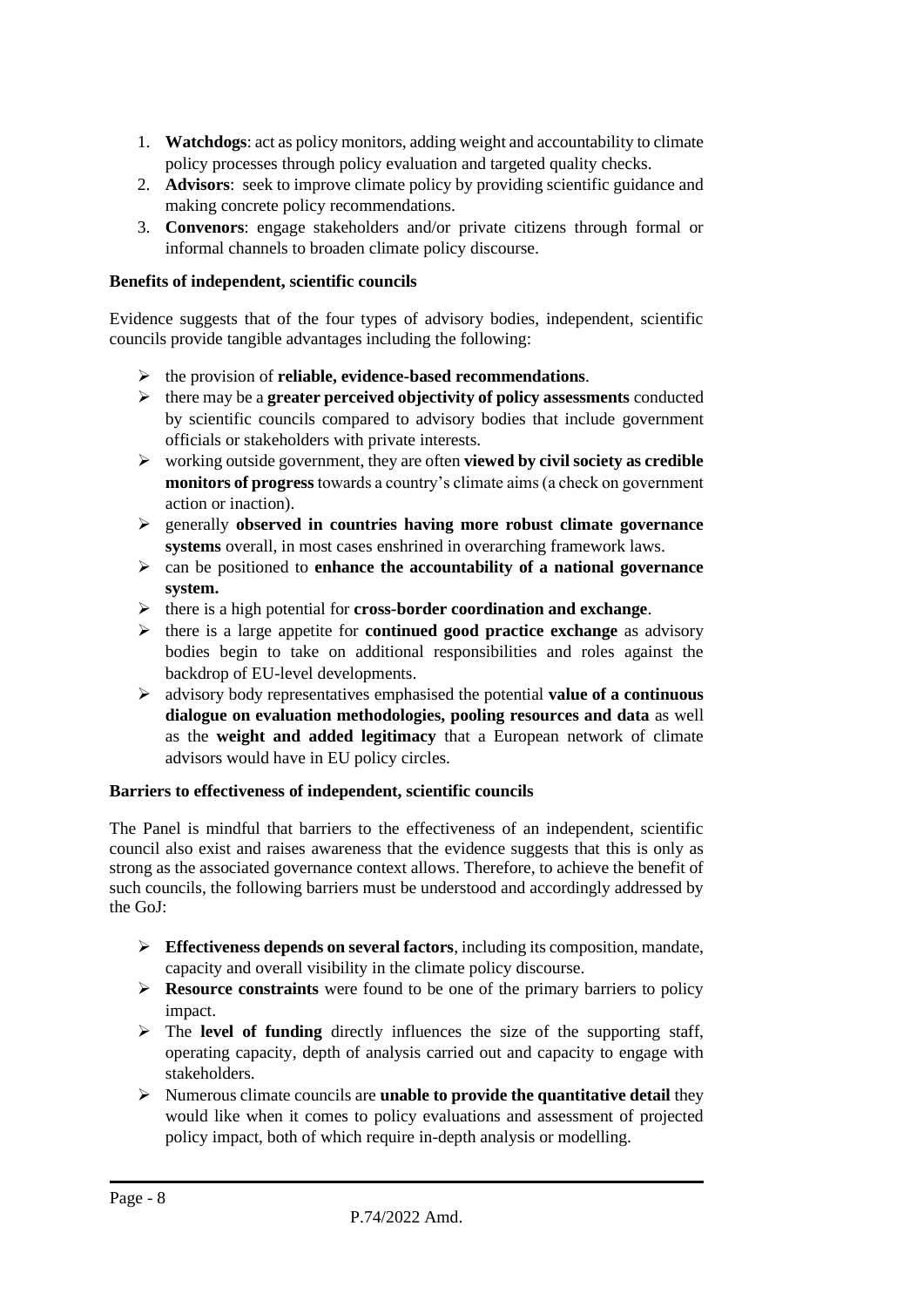➢ The specific (or unspecific) nature of the **mandate influences the degree of influence** that councils have in policy formulation, as well as their overall effectiveness in keeping governments on track and holding them accountable.

Notwithstanding the barriers noted above, it has been evidenced throughout jurisdictions that through establishing a specific mandate, with concrete tasks, reporting requirements, and timeframes within which to provide science-based input - that an independent, scientific council can have an impactful role in the climate policy process.

#### **Jersey's proposed approach to governance**

P.74/2022 proposes that internal steps will be taken for governance and accountability of the Roadmap over the long term. However, the Panel is not aware of any independent oversight, monitoring and reporting being proposed. Though, the following is being proposed within the Roadmap to enhance commitment and accountability:

- $\triangleright$  the establishment of a Ministerial Portfolio with responsibility for Energy and Climate change to oversee the planned energy market review, which will need to ensure Jersey's statutory and regulatory framework remains fit-for-purpose in a new energy future to balance energy affordability, sustainability, and security of supply issues.
- ➢ a new Standing Scrutiny Panel on Energy and Climate Change is recommended to underpin commitment to the Carbon Neutral Roadmap.
- $\triangleright$  revised programme governance and management arrangements will be in place. This includes a new Programme Office in SPPP and a review planned for 2026.
- ➢ a Carbon Neutral Network will be created which will be coordinated by the Programme Office to facilitate further stakeholder engagement and policy development.

The Carbon Neutral Roadmap outlines the following structure for improving commitment to the process:

| <b>Committing to the Carbon Neutral Roadmap</b>                                                            |                                                                                                     |                                                                                                                                                                   |                                                                                                                                                                                           |
|------------------------------------------------------------------------------------------------------------|-----------------------------------------------------------------------------------------------------|-------------------------------------------------------------------------------------------------------------------------------------------------------------------|-------------------------------------------------------------------------------------------------------------------------------------------------------------------------------------------|
| <b>Transparent Reporting</b>                                                                               | International commitment                                                                            | Leadership from Government                                                                                                                                        | Strengthening civic voice                                                                                                                                                                 |
| Greenhouse gas emissions published<br>annually with commentary on<br>progress against trajectory           | Extension of the UK's ratification of<br>the Paris Agreement on Climate<br>Change to Jersey         | Establish a Ministerial portfolio with<br>responsibility for Energy and Climate<br>Change                                                                         | Establish a mechanism to take a<br>representative snapshot of citizens'<br>views about progress in delivering the<br>Roadmap, no later than 2028 and at<br>least once a decade until 2050 |
| Improved sustainability reporting for<br>Government and public sector<br>agencies                          | Continued compliance with existing<br>international agreements                                      | Commitment to meet the identified<br>milestones and take the preparatory<br>steps needed to meet future<br>milestones, and to publish a<br>projection of progress | Invest in building civic and business<br>capacity and leadership on<br>decarbonisation                                                                                                    |
| Commitment to high quality<br><b>Environmental Social and Governance</b><br>reporting by Jersey businesses | Extension of other relevant treaties<br>(including Kigali amendment to<br><b>Montreal Protocol)</b> | Commitment to publish an updated<br>delivery plan after each general<br>election                                                                                  | Introduction of a small grants scheme<br>to invest in grassroots action to tackle<br>climate change                                                                                       |
| Underpinned by a new Standing Scrutiny Review Panel on Energy and Climate Change                           |                                                                                                     |                                                                                                                                                                   |                                                                                                                                                                                           |

Figure 11: Summary of proposed commitment devices required for the Carbon Neutral Roadmap

#### **Purpose of the Panel's amendment**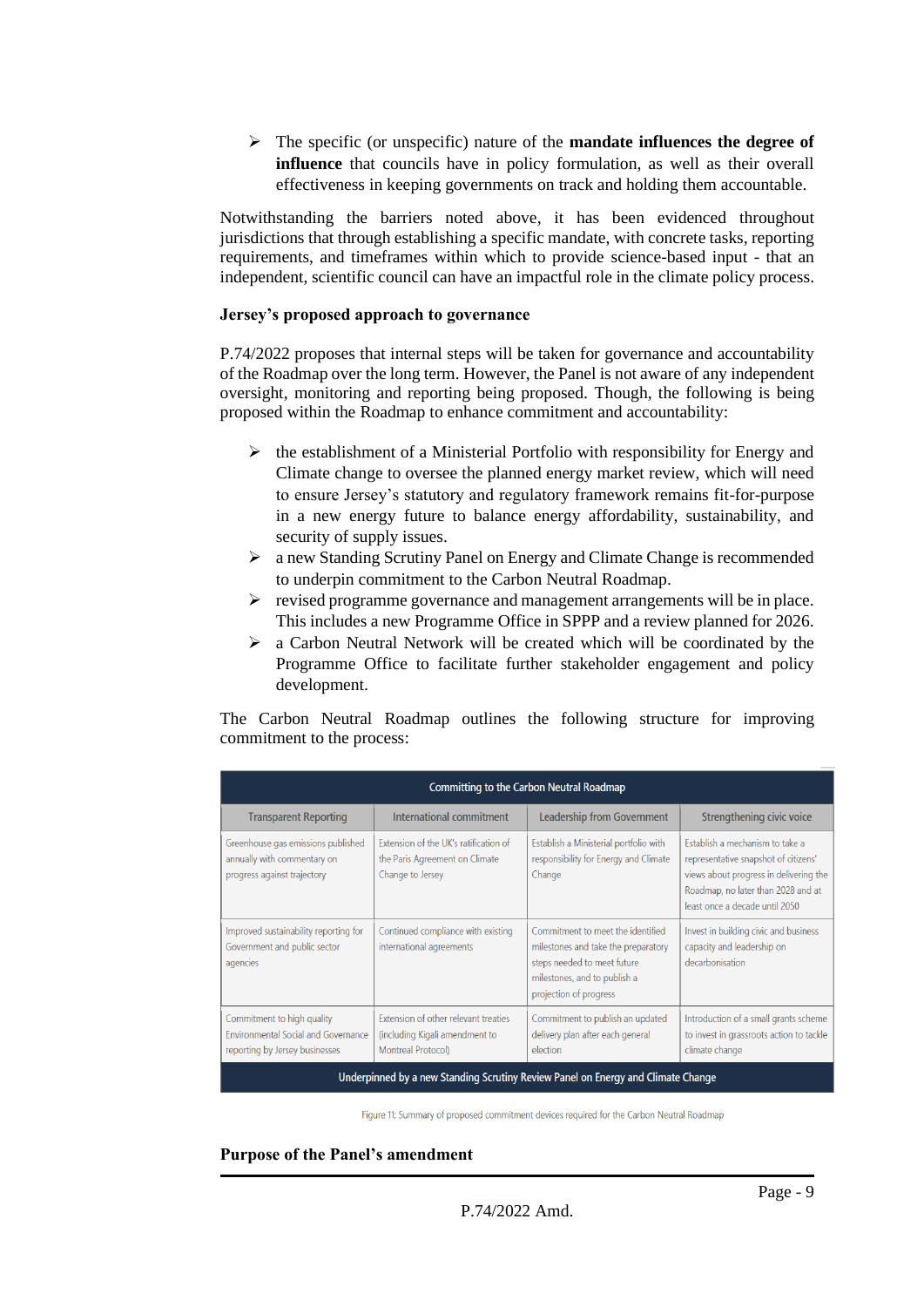On reviewing the proposals for governance in the Roadmap, the Panel raises concern that no formal framework for independent, scientific oversight is being proposed for the complete term of the Roadmap, therefore it appears that the GoJ will be 'marking its own homework' in respect of this aspect of the delivery of the Roadmap's objectives between 2022 -2050.

The Panel is of the opinion that for effective governance to be achieved, benchmarking is fundamental to that process. This should involve the comparison of Jersey's governance framework (structures and processes) with best practice in other jurisdictions. The EEA's report provides an overview of each jurisdiction's governance systems [\(Pg.54 of EEA's Report\)](https://www.ecologic.eu/sites/default/files/publication/2021/Evans-Duwe-Climate-governance-in-Europe-the-role-of-national-advisory-bodies-2021-Ecologic-Institute.pdf) and the full typology of national climate change advisory bodies [\(Pg.62 of EEA's Report\)](https://www.ecologic.eu/sites/default/files/publication/2021/Evans-Duwe-Climate-governance-in-Europe-the-role-of-national-advisory-bodies-2021-Ecologic-Institute.pdf). This research could be a useful baseline on which to benchmark Jersey's existing or proposed governance structure with best practice. The Panel notes that the United Kingdom's Climate Change Committee has been typified within the research as a truly independent, scientific climate advisory body. Essentially, it is regarded as the gold standard for independent, scientific councils on which other jurisdictions are founding their councils, however, with a scope and focus that is proportionate and appropriate for their jurisdiction.

On observing the Citizens' Assembly on Climate Change process, the Panel highlights that the process undertaken to date to develop the Carbon Neutral Roadmap has involved an independent, Expert Advisory Panel, which would not be dissimilar to the type of independent, scientific council that the Panel is proposing through its amendment to P.74/2022. The Panel highlights the importance of maintaining the same level of scientific contribution and oversight going forward, considering that with the Assembly's approval of the Carbon Neutral Roadmap, Jersey's transition to net-zero will effectively only be the start of a long journey. As such, the same level of commitment, expertise and oversight should be afforded over the long-term to ensure as robust a governance framework as possible.

The Panel raised the importance of an independent, scientific body for Jersey to receive expert advice, monitoring and reporting for the delivery of the Carbon Neutral Roadmap during its public review hearing with the Minister for the Environment and explored further whether any consideration had been given to the merits, or otherwise, of implementing an independent, scientific body for Jersey to oversee this workstream. From the evidence observed during the hearing it appears that the Minister for the Environment is satisfied with the governance structure as proposed within the Carbon Neutral Roadmap; whereby a new Ministerial portfolio for Energy and Climate Change, underpinned by a new standing Scrutiny Panel is proposed to hold the Government to account on the long-term delivery of the workstream.<sup>6</sup>

The Panel is not discounting that Ministers, Government departments (including Strategic Policy, Planning and Performance), as well as Scrutiny, will indeed have a key role to play in oversight of the continued policy development and delivery of the Carbon Neutral Roadmap. However, it notes that a standing Scrutiny Review Panel will likely not encompass the expertise of a specially established scientific oversight body such as the Climate Change Committee in the UK, and indeed would have its own very different role to play, in any case.

 $6$  Transcript – [Review Hearing with the Minister for the Environment –](https://statesassembly.gov.je/scrutinyreviewtranscripts/2022/transcript%20-%20draft%20carbon%20neutral%20roadmap%20review%20-%20minister%20for%20the%20environment%20-%208%20march%202022.pdf) Pg. 20 - 25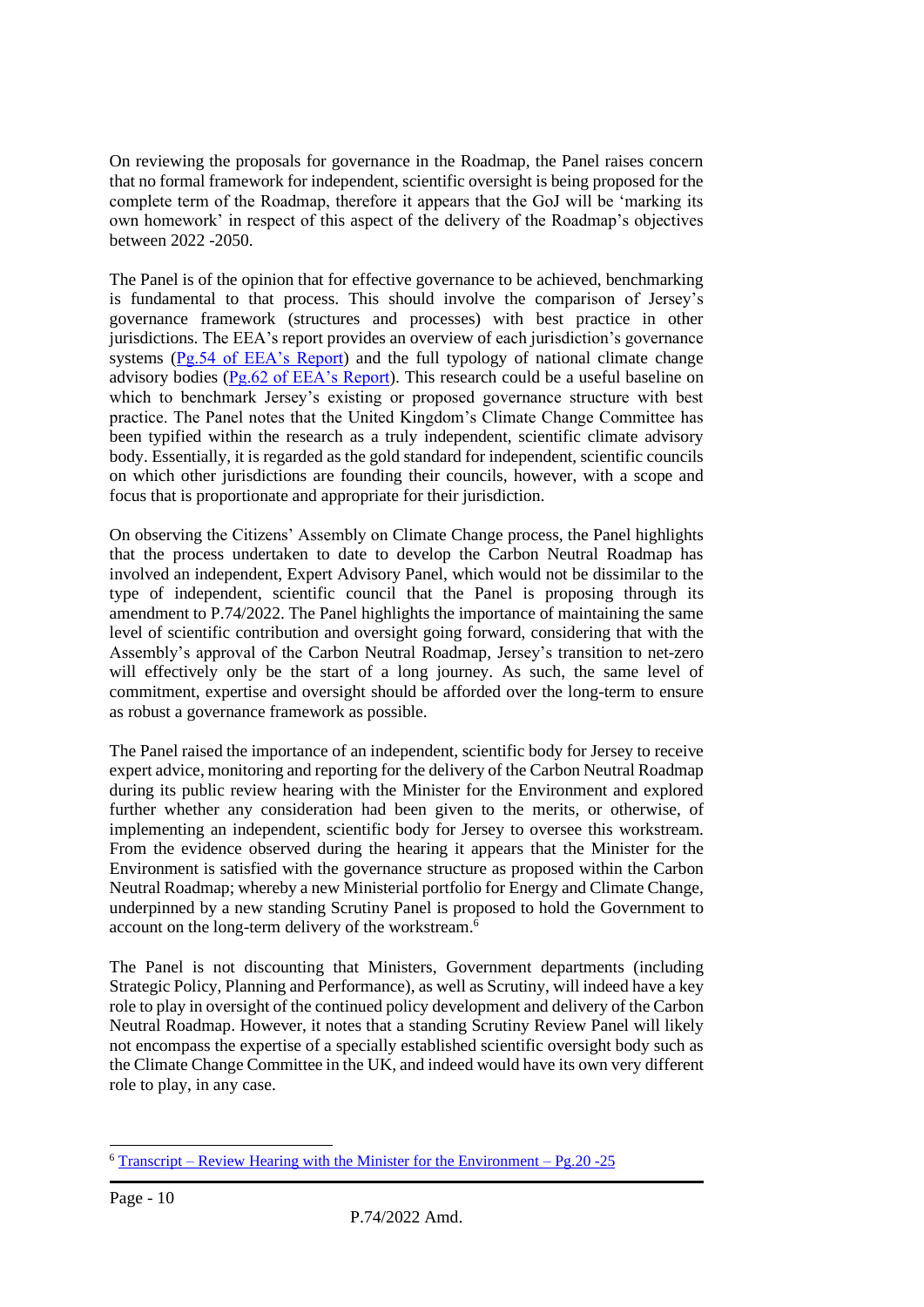Therefore, a separate, independent, non-political body comprising the relevant expertise will instead enhance the overall governance and accountability of the process over the long-term policy cycle. Particularly, given that the nature of the long-term policy ambition will stretch over multiple political terms of government, arguably making ongoing, scientifically-orientated and independent oversight difficult or inconsistent if the oversight body was wholly political in its membership. In addition to this, due consideration would need to be given to the resourcing of a new standing Scrutiny panel which in any case would need to consider States Member availability and associated increases in staffing and Scrutiny budget.

Taking on board the above considerations, and without certainty in respect of resourcing, the Panel is unconvinced that reliance on the Scrutiny function as the only form of independent governance and oversight is neither sufficient, nor appropriate, in this circumstance.

Research has identified that together with framework climate legislation, an autonomous group of experts can help guide mitigation and adaptation planning. It has been recognised that despite the barriers highlighted within this report that independent, scientific climate councils add unique value to national governance of climate action. Moreover, in many jurisdictions, independent, scientific councils have proven to enhance transparency and accountability of existing government structures.

# **Conclusion**

The Panel emphasises that through its amendment to P.74/2022 to create an independent, scientific climate council for Jersey, the transparency and accountability of Jersey's existing governance structure can be enhanced.

As previously mentioned, it is important to note that research has identified that the effectiveness of an independent, scientific council is only as effective as its governance context allows. Therefore, its effectiveness will depend on numerous factors including its composition, mandate, capacity and overall visibility in the climate policy discourse. In addition, available resources and funding will influence the council's capacity and resultant impact. This must be understood and accordingly addressed by the GoJ, should the Assembly choose to support and adopt this amendment.

# **Financial and manpower implications**

The manpower implications in accepting this amendment will involve commissioning Government Officials to determine options for establishing an independent, scientific climate council that is proportionate to Jersey as a small island.

The financial implications of establishing such a council for Jersey will be dependent on the scope and focus of the council including its membership, composition and size. In addition to the financial implications to fund the membership of the council, further secretariat resource would be required to facilitate the council's work.

As explored earlier in this report, the budget for an independent, scientific council need not be an overly costly undertaking, if implemented in a proportionate manner. The expert advisory panel to the Citizens' Assembly on Climate Change cost £22,000 (based